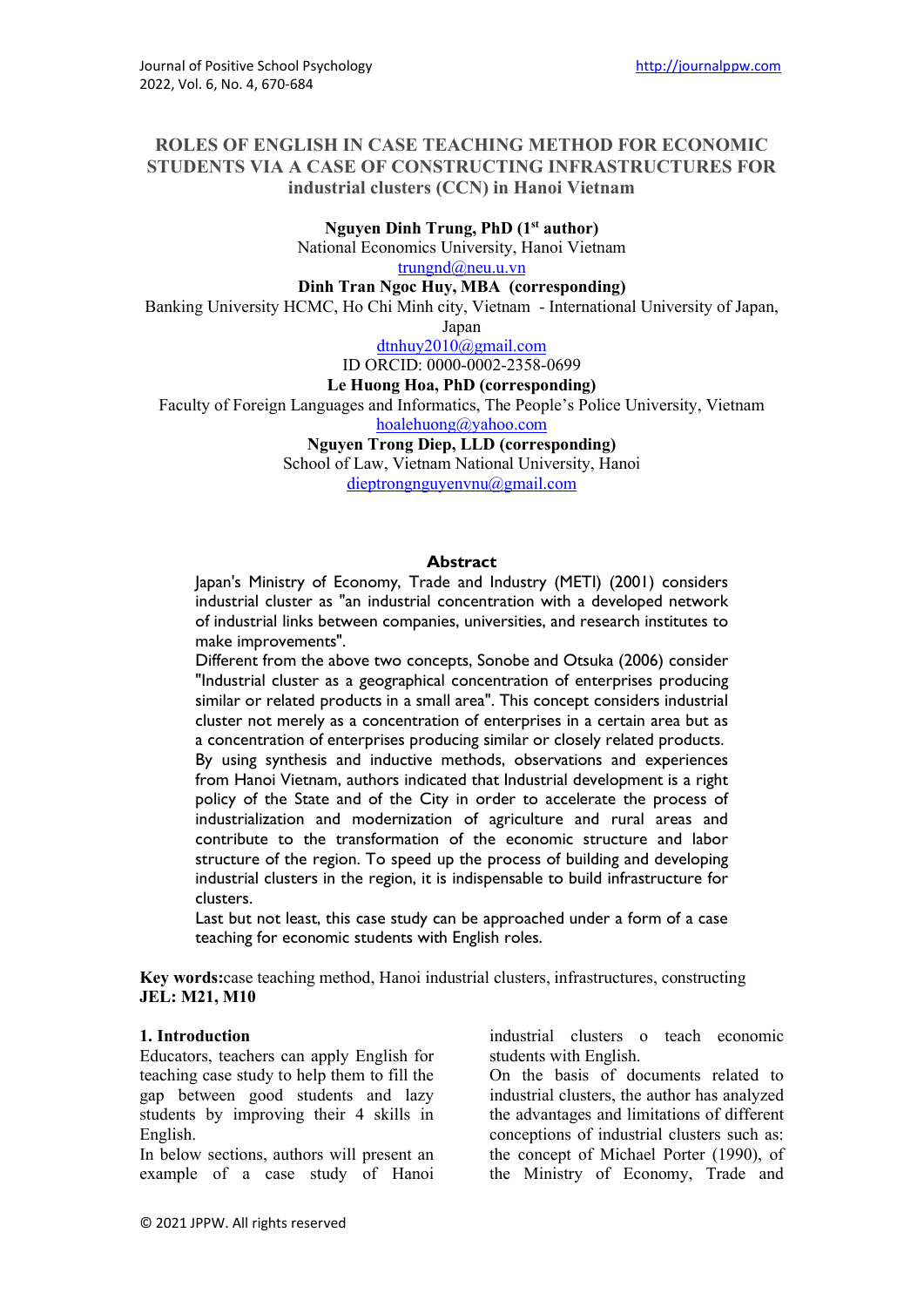Industry Industry Japan (2001), by Sonebe and Otsuka (2006), by Kuchiki (2005). In particular, the author has paid attention to the issue of choosing the right industrial clusters development model for Vietnam. According to the author: among the CCN development models, the endogenous development model of Sonebe and Otsuka has important implications for the development of industrial clusters in Vietnam. Meanwhile, Kuchiki's industrial clusters development model is important for the development of supporting industries.

In summary, there are many works of many authors related to industrial zones, however, there has been no systematic research on building infrastructure of industrial zones in Hanoi. This is a gap in the research for the author to decide to choose the topic "**A CASE OF CONSTRUCTING** 

**INFRASTRUCTURES FOR industrial clusters in Hanoi Vietnam**".

### **Research question:**

Question 1: Present a case teaching method and case example to teach economic students

# **2. Literature review**

The concept of "Geographical clusters" or "Industrial districts" appeared in the late 19th century by Alpred Marshall, stemming from his study of the concentration of industrial production in the North of England. According to Marshall, industrial clusters have three basic advantages from centralization: The pervasiveness of information; The specialization and division of labor between establishments and the development of a diversified skilled labor market. Later, the concept evolved into two different schools of industry approaches. French researchers such as Courlet et Pecqueur, Colletis ... call local production systems. The British and American researchers called the Industrial Cluster "Industrial Cluster" or "Industrial districts" with the approach of G.Becattini; Michael Porter...

According to G.Becattini, industrial cluster is a socio-territorial entity characterized by the presence of a community of people and business

populations in a certain geographical and historical space.<br>Then Accord According to the OECD

(Organization for Economic Cooperation and Development): industrial clusters can be thought of as "a production system consisting of interdependent firms (professional suppliers) training institutions (schools) universities, research<br>institutes, engineering companies...), companies…), intermediaries (brokers, consultants…) and customers, linked together in a valueadded production system."

Sonobe and Otsuka (2006) consider "Industrial cluster as a geographical concentration of enterprises producing similar or related products in a small area". In Vietnam, from the date of decision 132/2000/QD - TTg dated 24/11/2000 on a number of policies, encouraging the development of rural industries until before the decision 105/2009/QD - TTg dated 19/8/2009, industrial cluster is understood and named very differently between localities in the country, where it is called the craft village industrial cluster, where it is called the rural industrial cluster, where it is called the medium and large industrial cluster small medium… *(source: author synthesis)*

# **3. Methodology**

Authors mainly use experiences, observations, practical situation with cases studies, analytical method, synthesis, statistical analysis methods, comparison based on theoretical documents, practical reports, legal documents related to the topic; Commune survey method, academic meetings and field surveys, in which 200 production and business establishments in different countries were investigated

# **4. Main findings**

| 4.1 | <b>CASE</b>                           | <b>STUDY</b>           | OF          |
|-----|---------------------------------------|------------------------|-------------|
|     | <b>INFRASTRUCTURE</b>                 |                        |             |
|     | <b>CONSTRUCTION</b>                   | $\overline{\text{OF}}$ | <b>SOME</b> |
|     | <b>INDUSTRIAL Clusters IN HANOI</b>   |                        |             |
|     | 4.1.1 Nguyen Khe industrial cluster – |                        |             |
|     | Dong Anh district                     |                        |             |

Nguyen Khe Industrial Park is located in Nguyen Khe and Tien Duong communes and Dong Anh town, Dong Anh district, Hanoi. The total area of the entire Nguyen Khe Industrial Park area (two phases) and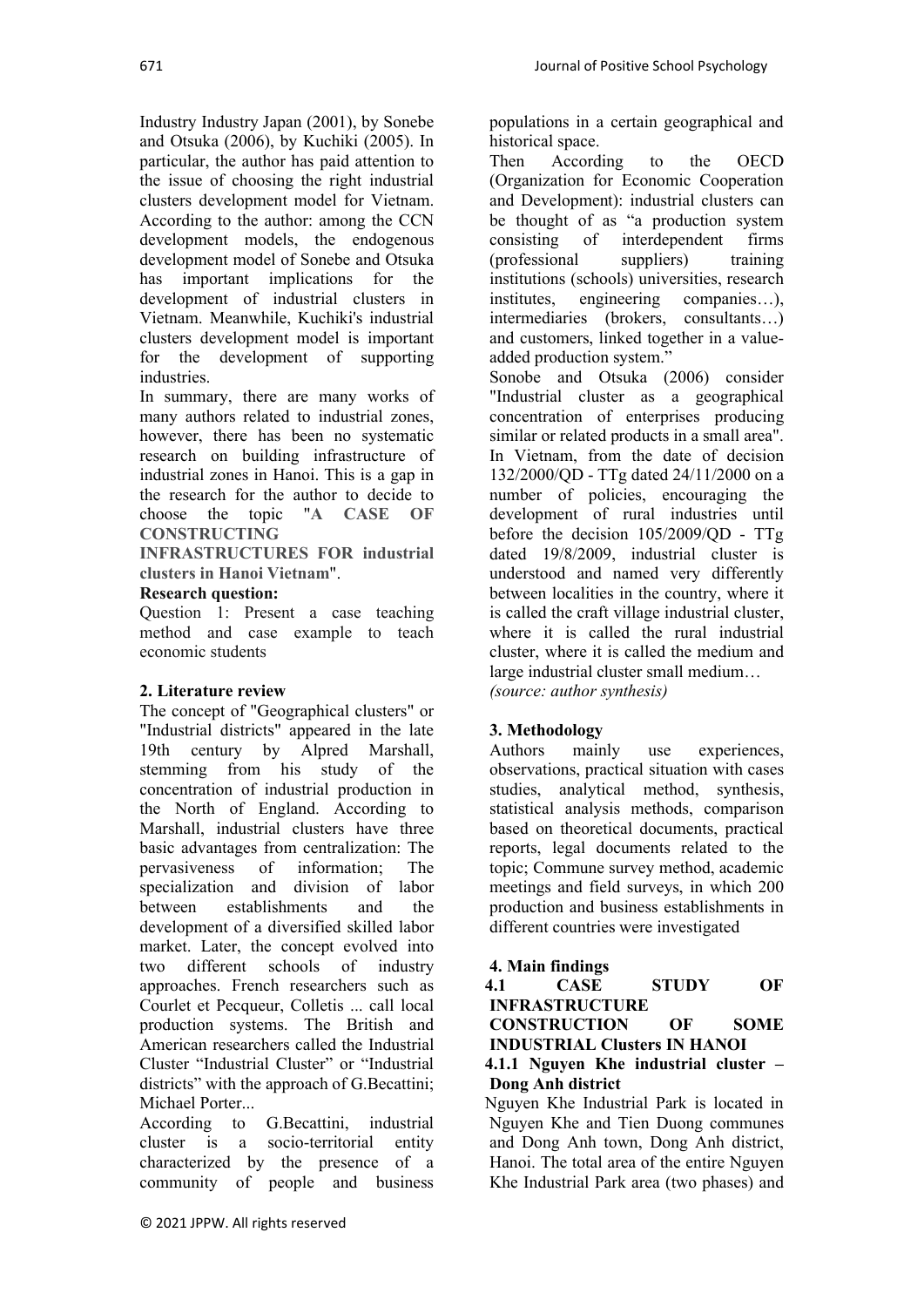the urban roads around the cluster has an area of: 959,236m2.

Nguyen Khe Industrial Park (phase I) with an area of 18.5 hectares has been invested by the investor, Dong Anh District People's Committee with the state budget. Up to 2010, industrial cluster has attracted investment of 12 enterprises in production and business in the fields of mechanical<br>engineering, assembly, auto parts engineering, assembly, auto parts production, building materials, wine, textiles... the occupancy rate is 100. %. Through the survey, the author has collected the following basic information about the infrastructure of Nguyen Khe Industrial Park (phase I).

- Road system: Phase I will only build 3.5 kg/m2 asphalt gravel road, including public roads in the area and roads in the industrial cluster; do not make asphalt concrete pavement structures and sidewalks.

- Water supply system: Enterprises rent land in the industrial cluster to drill, exploit and build clean water treatment stations and invest in water supply networks.

- Drainage system along public roads in the

area of D1500 sewer lines combined with D600 sewer lines and manholes; according to the drainage in the industrial cluster, using sewer lines D1250 combined with sewer lines D750 and manholes; Wastewater drainage system D600 leads to a wastewater treatment plant with a capacity of 4600m3/day.

- Power supply system: the electricity industry organizes to sell electricity directly to enterprises investing in the industrial cluster; Public lighting system along the roads in industrial cluster.

Total investment of Nguyen Khe Industrial Park Phase I is 46,565 billion VND, of which: State budget support: 14,597 million VND (Construction of technical infrastructure for public roads outside the fence, investment preparation costs) , technical design, mine detection, support clearance of common infrastructure land in the industrial cluster). Contributing capital of enterprises: 31,968 million VND (Building technical infrastructure in the fence of the industrial park, compensation for site clearance on the land of the enterprise that leases land).

|                |                     | <b>Stage I</b> |                        | <b>Satge II</b> |              | Whole industrial cluster |              |
|----------------|---------------------|----------------|------------------------|-----------------|--------------|--------------------------|--------------|
| No.            | Land usage function | Area $(m^2)$   | Ratio<br>$\frac{1}{2}$ | Area $(m2)$     | Ratio<br>(%) | Area $(m^2)$             | Ratio<br>(%) |
|                | Đất Xí nghiệp CN    | 102.560        | 71,72                  | 382.917         | 57,78        | 485.477                  | 60,25        |
| 2              | Đất công cộng       | 4.220          | 2,95                   | 43.179          | 6,52         | 47.399                   | 5,88         |
| 3              | Đất Ha tầng KT      | 11.760         | 8,22                   | 18.672          | 2,82         | 30.432                   | 3,78         |
| $\overline{4}$ | Đất cây xanh        | 14.170         | 9,91                   | 76.775          | 11,58        | 90.945                   | 11,29        |
| 5              | Đất giao thông      | 10.290         | 7,20                   | 141.178         | 21,30        | 151.468                  | 18,80        |
|                | Tống                | 143.000        | 100                    | 662.721         | 100          | 805.721                  | 100          |

Table 1- Land use structure of Nguyen Khe Industrial Cluster

*Source: Dong Anh District People's Committee*

- The City People's Committee has also approved the detailed planning of 1/500 scale of Nguyen Khe Industrial Park (phase II) with an area of about 77.5 hectares, close to Nguyen Khe Industrial Park phase I. This detailed plan have specified: functions, land use criteria (building height, construction density, land use coefficient...) for land areas reserved for construction of industrial works; public service center; green areas; technical services for industrial parks; and technical infrastructure works (traffic, energy

supply, lighting, water supply, drainage, waste treatment, communication): stipulating the preservation and embellishment of the natural landscape, ensuring safety against fire and explosion, protecting the environment...

- The detailed planning also concretizes the planning on the transport system; water supply system; sewage drainage and waste collection systems; electricity distribution system; postal information system. Implementing the policy of investment socialization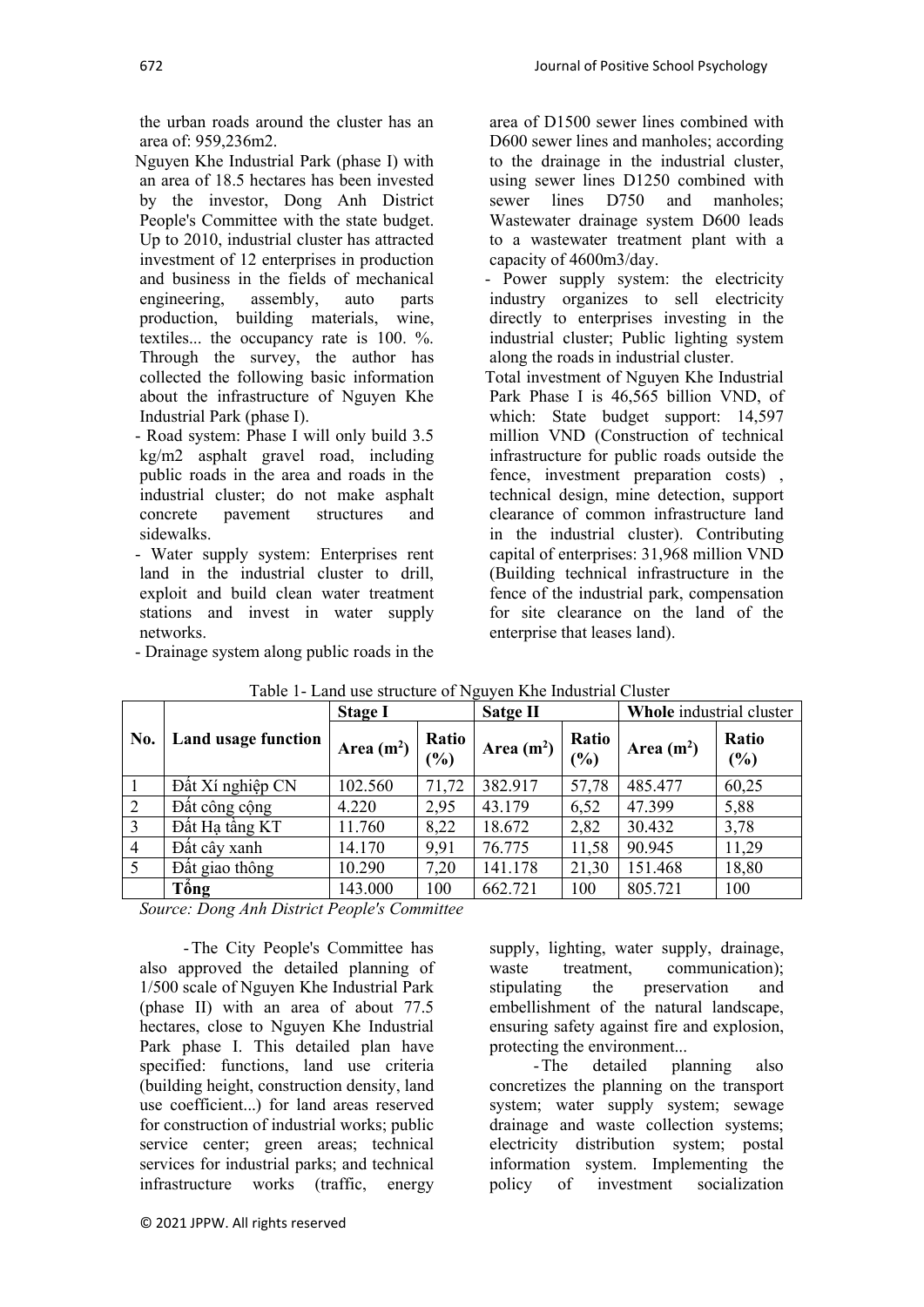according to Decision No. 15/2007/QD-UBND dated January 23, 2007 of the People's Committee of Hanoi City on promulgating Regulations on bidding to select investors for projects with land use in Hanoi; The People's Committee of Dong Anh district has implemented the procedures to organize the bidding and select the winning investor to implement the investment and construction project of technical infrastructure of Nguyen Khe industrial cluster (phase II) which is the Joint Venture of Joint Stock Company. Dong Thanh Hanoi - Viet Ha Construction and Investment Company - Vietnam Construction Investment Development Joint Stock Company - Housing Development and Trading Joint Stock Company. Currently, the investor is actively implementing investment preparation steps such as land acquisition, clearance and investment in construction of technical infrastructure.

#### - **4.1.2. Hoang Mai Industrial Complex – Hoang Mai District**

- Hoang Mai Industrial Park (formerly the Handicraft Industry Cluster of Hai Ba Trung District). On May 25, 2007 the Hanoi People's Committee issued Decision 2197/QD-UB on handing over the handicraft cluster with a total area of 9.25 ha and the Hai Ba Trung District Management Board to Hoang Mai District for management. On May 25, 2007 the City issued Decision No. 2198/QD-UB on the transfer of Vinh Tuy Industrial Park with an area of 12.1 ha to Hoang Mai District for management. The current status of Hoang Mai industrial cluster is as follows:

- There is no wastewater collection system, manhole;

- Degraded technical infrastructure, damaged public lighting system;

-Number of enterprises licensed to invest in the cluster: 51 enterprises;

-This industrial park does not have a fence around, so the phenomenon of people participating in traffic back and forth on internal roads, encroaching on sidewalks, indiscriminate dumping of garbage...;

- The management board of Hoang Mai industrial cluster is inefficient and not proactive. The reason is that businesses in the cluster have paid the initial investment when entering the cluster, and other monthly payments such as electricity,<br>water, public sanitation. water, public sanitation, telecommunications, etc., sign directly with other units without need to go through the Cluster Management Board. In case it is necessary to maintain and maintain technical infrastructure, it will take a long time to wait for the District's budget and affect the production situation of enterprises in the cluster;

- Currently, the city is planning to convert the function of Hoang Mai industrial cluster from industrial land to commercial service to operate more efficiently, but it still faces many obstacles and difficulties. Businesses on the road or with a good location want to quickly convert to building high-rise buildings and offices for rent. Others inside do not want to move because they have not fully depreciated their machinery and factories and have not found a place to move.

#### **4.1.3. Ninh Hiep Industrial Complex – Gia Lam District**

On February 26, 2010, the Department of Planning - Architecture and Gia Lam District People's Committee announced the detailed planning of Ninh Hiep Industrial Park, scale 1/500. The planning land of Ninh Hiep Industrial Park is located in Phu Ninh Hamlet, Ninh Hiep Commune, Gia Lam District, Hanoi, adjacent to the new National Highway 1A, about 4 km from National Highway 5 Hanoi - Hai Phong. In terms of scope and boundaries: The East borders on National Highway 1 (new); - The South borders the drainage ditch of area 7 Bac Duong Commune; The West - South borders the inter-commune road axis; The West - North borders on arable land; The East - North borders with pepper ditch in area 7 Bac Duong commune.

In this industrial park, the lake area combined with the green land along the lakeside is built with a number of smallscale works, resting, exercising, creating climate for the area and the landscape of the area combined with Green trees along the road form a continuous open space system in the area. Total investment of nearly projects: 311.12 billion VND.

According to the master plan, the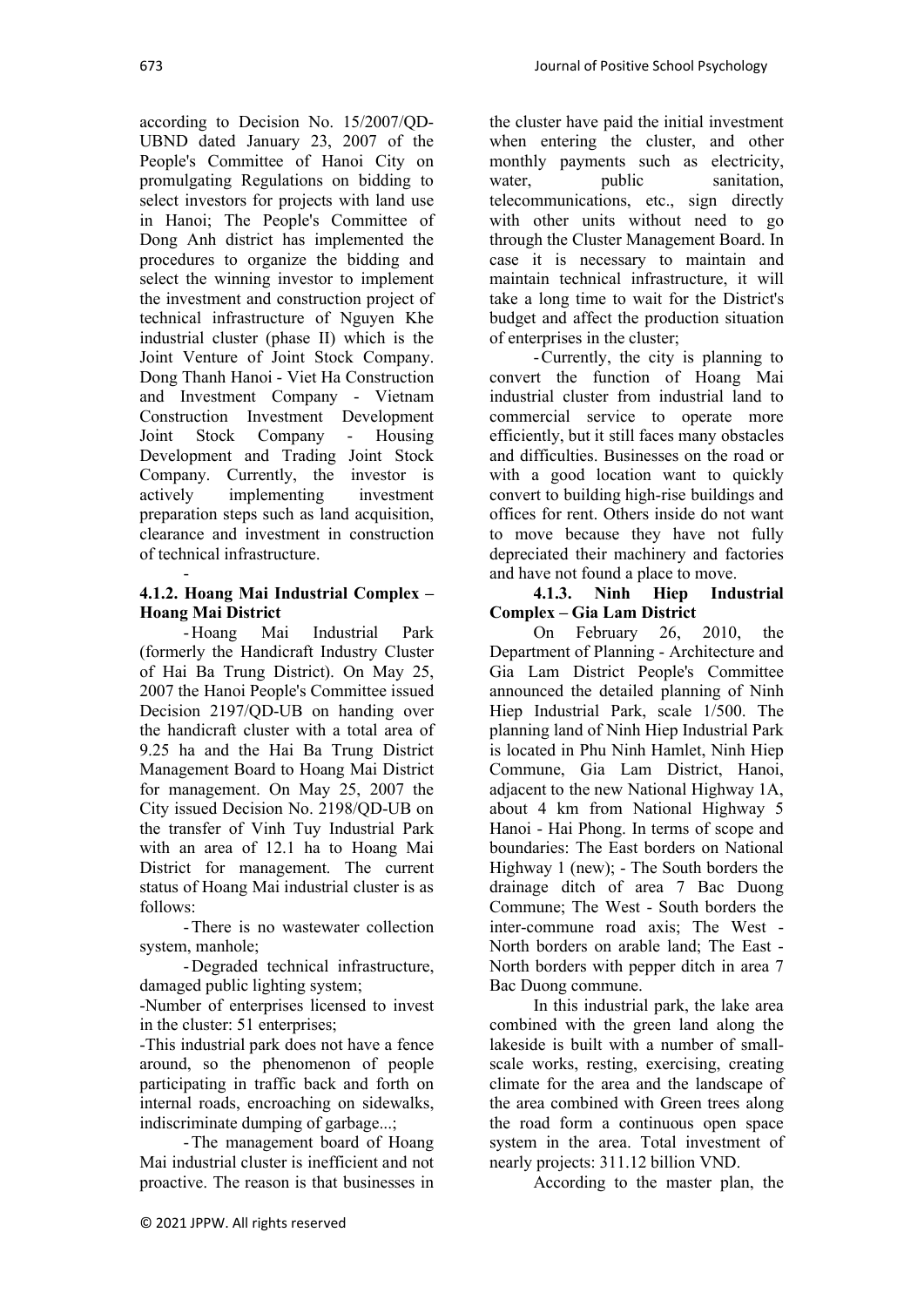industrial complex has an area of 63,138 ha, of which 60,631 ha is land belonging to the industrial complex and is allocated according to the following functional areas:

a. Land for construction of factories and enterprises:

Land for factory construction has a total area of 361,171 m2, accounting for 60.15% of the total area of the site and is divided into 9 lots, the smallest is 1,434 ha and the widest is 6,175 ha. All plots of land are surrounded by roads to meet the requirements of transportation, fire prevention and technical infrastructure. This industrial cluster also ensures to arrange enough parking space, gather goods for each project and ensure the backspace; build a local wastewater treatment area, do not discharge directly into the common system. Design and build works in compliance with architectural and technical requirements such as: Red line, construction line, arrange enough parking spaces to serve the work itself according to Construction Regulations.

b. Land for internal traffic:

The land for internal traffic of the industrial cluster has an area of 11,166 ha (accounting for 18.6% of the total area), in which the concentrated parking lot for transactions and a part of the needs of the industrial cluster has an area of 0.708 ha. In the land area, each factory and enterprise shall arrange enough private parking space according to usage requirements.

c. Green area, flower garden

Land for green trees and sports has an area of 8,277ha (accounting for 13.8% of the total area), distributed in 4 plots of land and green strips along the border roads of the industrial cluster. In the concentrated green area, there is an area suitable for arranging sports facilities such as badminton, volleyball and tennis courts, and organized as miniatures, flower gardens for resting, and regional microclimate. . In addition, trees are also distributed along the roads and planted in factories to create landscapes and create an environment for the whole industrial park.

d. Land for construction of administrative, service and research works

The operating area and public works have an area of 2,267ha (accounting for 3.8% of the total area) and are built with operating houses, service works, product introduction, healthcare... To meet the demand in the industrial zone, including lots TT-01 (0.43 ha), TT-02 (0.369 ha), TT-03 (1.468 ha).

e. Land for focal works of technical infrastructure

Land for key technical works has an area of 2,257 ha; accounting for 3.8% of the total area of the whole area, including 2 lots:

- Lot KT-01 (0.749 ha) is arranged power station and clean water supply station

- Lot KT-02 (1,508 ha) is equipped with a wastewater treatment station, a common yard for transferring solid waste.

o About the infrastructure of Ninh Hiep industrial cluster

o Power supply: Power is supplied continuously and stably through 9 substations with a capacity of 2,000 KV/station, including 2 1,000 KV transformers. High voltage electricity network is provided along the internal roads in the industrial cluster. Enterprises invest and build low voltage stations depending on the consumption capacity. The power supply for the industrial cluster is the 110 KV Thanh Am station through the 22 KV substation cable line along Yen Vien - Dinh Xuyen street. In the long term, it will be supplemented with power from 110 KV Gia Lam 2 station. Lighting is taken from low voltage stations of clusters of factories.

o Water supply: industrial cluster's water plant was built with a capacity of 12,000 m3/day, of which phase I provides about 3,500 m3/day. When Yen Vien Water Plant expands the domestic water supply network for Ninh Hiep Commune, additional water will be supplied from the source of Yen Vien Water Plant. The water source is taken directly from the underground water source. The water supply system is connected to the fence of each enterprise.

o Industrial cluster also arranges fire hydrants along the main streets, the minimum water pressure required for fire fighting needs to be 10m head. The construction water supply pipeline creates a ring circuit with the main water supply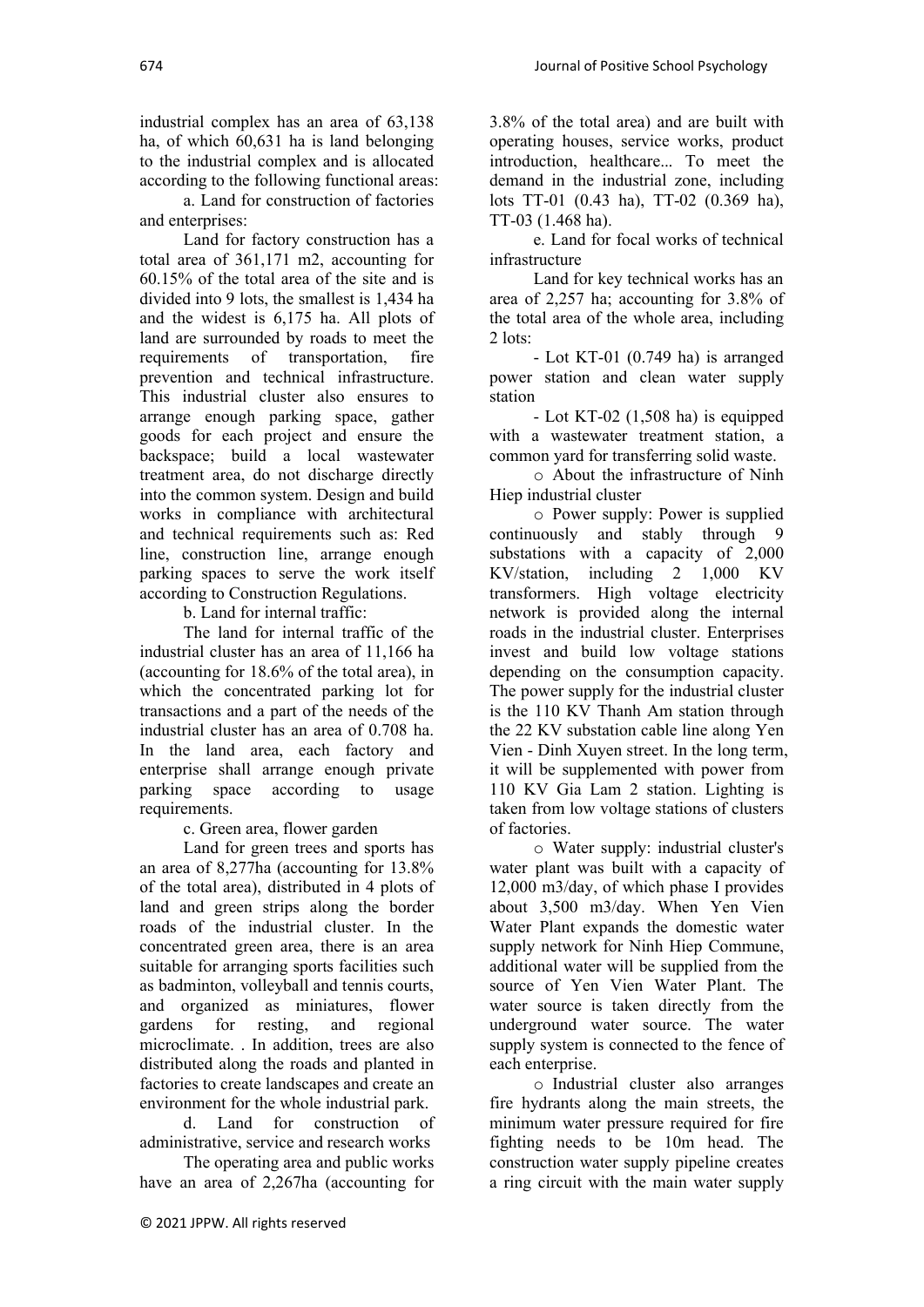pipelines 100 200mm and the branch pipes 50 75mm supplying water to the works.

o Drainage: Surface water is collected into existing irrigation canals and drained naturally through Duong River. Wastewater through the collection network is brought to the common treatment station of the industrial cluster. For rainwater drainage, industrial cluster has built a separate sewer system between rainwater and wastewater. Construct sewer lines of size D600mm - D1500mm along the planned road in the north-south direction and drain water into agricultural ditches in the north and south. Total length of storm drain: 4,970 m.

o oWastewater and waste treatment: industrial cluster has built its own supply system, industrial wastewater after being treated locally in each factory is discharged into the sewer system of size D300 mm - D400 mm 5055 m long to lead to a wastewater treatment station with a capacity of 2400 m3/day (area of 1.5 ha). After the treatment meets the standards (according to the provisions of TCVN 5945 - 1995), it is discharged into the regional drainage system. For waste, after being classified at the industrial cluster, it will be transported to a centralized treatment area according to the City's regulations.

o Post and Telecommunication: The telecommunications system meets international standards (5km long fiber optic cable line is built) and is connected from Gia Lam Post Office to industrial cluster to meet the needs of communication and postal services. of enterprises. Industrial cluster has built a separate post office for industrial cluster with a total of 200 machines and built 12 cable cabinets to connect subscribers of factories and factories.

o Internal traffic: The internal road system is built with a reasonable crosssection, ensuring easy and convenient means of transportation to each factory. Specifically: The central main axis has a road cross section of 55m (Road bed: 15m  $x$  2 = 30m, median strip: 15m, sidewalk  $5m \times 2 = 10m$ ; The main road has a cross section of 25m (Road bed: 15m; sidewalk:  $5m \times 2 = 10m$ ; Regional road has a cross section of 17.25m (Road bed: 11.25m; sidewalk:  $3m \times 2 = 6m$ ; The contour of the CCN has a cross section of 15.25m (Road bed: 11.25m; sidewalk:  $3 + 1 = 4m$ ). In addition, lighting systems are also installed along the roads.

### **4.1.4. Industrial clusters are located in Hapro food industrial park, Gia Lam district**

Hapro Food Industrial Park is located in Le Chi Commune, Gia Lam District, 20 km from the center of Hanoi, with an area of 64 hectares. Hapro Food Industrial Park has the following boundaries: To the North, it borders Le Chi Commune Field; The Northwest borders the Bac Hai ditch; The South borders on road 181; The West borders on the fields of Kim Son commune.

Hapro Food Industrial Park consists of 3 main clusters:

i) Food industry with an area of 31.2 ha. This cluster has completed construction of technical infrastructure in 2004. In which, 15 ha is for the Food Processing Industry directly invested by the Investor, the rest 16.2 ha is for calling for investment to lease.

ii) Residential area for about 2500- 3000 officials and employees working at the industrial cluster with an area of 15.4 ha.

iii) Ancillary area for food industry with an area of 17.4 ha. This is an auxiliary area for the food industry with the function and task of preparing conditions for varieties, techniques, managing and deploying the raw material area for the food industry, building workshops for experimental research and production at the industrial cluster. food (wineries, cold cuts, bamboo blinds for export...). Training workers in food processing techniques, management skills, food packaging consulting, commercial services, sports and entertainment...

The total planned land area of the cluster includes: Regional road land; City road land; Area of green land; Ancillary areas; Housing area.

Ancillary area with an area of 139,716 m2, including the following functions:

1) Mixed construction land with an area of 21,037 m2, accounting for 15.06%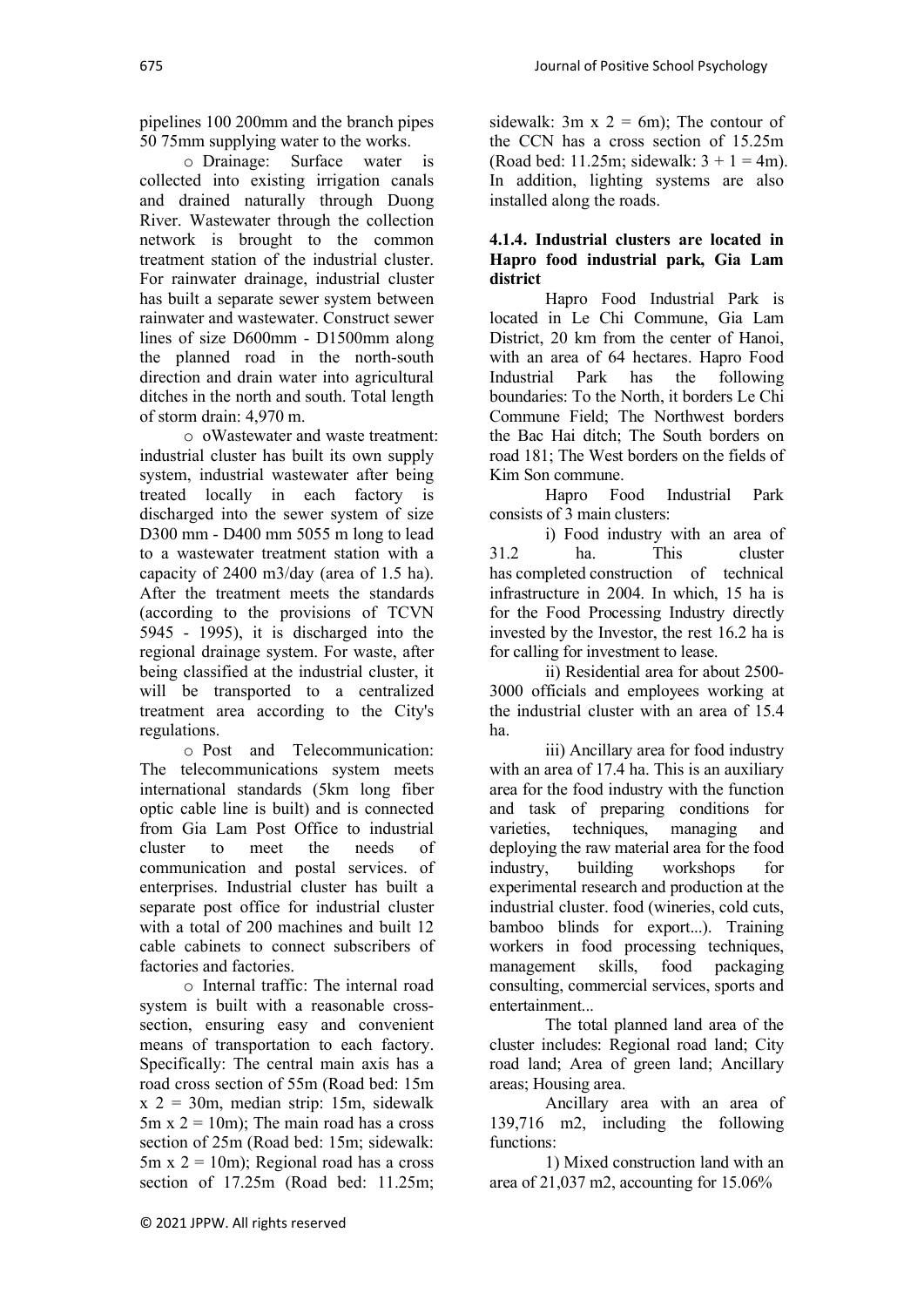2) Vocational school land with an area of 1,748 m2, accounting for 12.51%

3) Land for green trees and entertainment with an area of 3,656 m2, accounting for 26.17%

4) Traffic land with an area of 17668 m2, accounting for 12.65%

5) Land for key technical infrastructure works with an area of 2,519 m2, accounting for 1.8%

6) Land for experimental workshops with an area of 29,041 m2, accounting for 20.79%

7) The land of the preparation area is similar to the area of 5,769 m2, accounting for 4.12%

8) Land for processing and packaging nursery in Hanoi with an area of 9,639 m2, accounting for 6.9%

### **\* About infrastructure**

a) Traffic system in the cluster:

+ Routes in the residential area and ancillary areas:

- The branch road 17.5 m wide is the main traffic axis connecting the auxiliary area and the residential area.

- Branch roads with cross-sections from 15.5m; 13.5m; with a roadbed of 5.5m-7.5m wide, sidewalks at least 2.5m wide, the internal traffic network is designed completely and synchronously, meeting the requirements of use and in accordance with Vietnam's Construction Standards and Regulations. .

- There is also a road to the house: 7.5m - 10m wide.

- Parking lots of living quarters and ancillary areas are located near public service areas, living areas and auxiliary areas, with enough parking space according to regulatory standards.

b) Water supply system:

The water supply for the housing area and ancillary area of the HAPRO food industry is upgraded to at least 2000m3/day and night to meet the area's water demand. The network of transmission pipelines is arranged in a ring network with a diameter of =250 - 100. Distribution pipes are arranged underground along the internal road, supplying water to each plot of land.

High-rise buildings are supplied with water through a system of tanks and local booster pumping stations. The fire fighting water supply is taken from the domestic water supply network, the fire hydrants are arranged along the subdivision roads, branch roads with the prescribed distance.

c. Drainage system and environmental sanitation:

Rainwater drainage system of HAPRO living quarters and ancillary areas, after treatment, is discharged into Bac Hai ditch. Sewage drainage is designed with a separate system, is preliminarily treated through a semi-septic tank, drains to the common sewage drainage system of the living area and HAPRO auxiliary area, and from there through the local treatment station, discharged into the ditch. North Sea. The main sewer line has a diameter of D=1,000mm to 1,500mm, arranged along the road in the residential area and ancillary areas towards the Bac Hai ditch. Branch sewer line D=600 mm to 800 mm.

Garbage in the housing area is collected into the specified place (the garbage tanks, garbage containers are arranged at a reasonable distance), and then transported to the city's waste treatment area.

d. Electricity distribution system:

Building a 22 KV underground cable line along the branch road in the residential area and ancillary areas to supply 7 stations with capacity from 630 KVA to 1600 KVA. Building a lighting underground cable line along the planned roads 0.5 m from the edge of the curb with a total length of 6,524 m.

### **4.1.5. Binh Phu - Phung Xa industrial cluster, Thach That district**

Binh Phu - Phung Xa Industrial Park is planned in detail according to Decision No. 2620/QD- People's Committee with a total industrial area of 107.13 ha (of which 83.68 ha is for industrial construction) and a total investment capital of about 395 ,3 billion dong. This cluster belongs to the administrative boundaries of 2 communes Binh Phu and Phung Xa, Thach That District.

According to the planning, the structure of land use in the industrial cluster is as follows:

a. Land for factory construction has a total area of 48.85 hectares, accounting for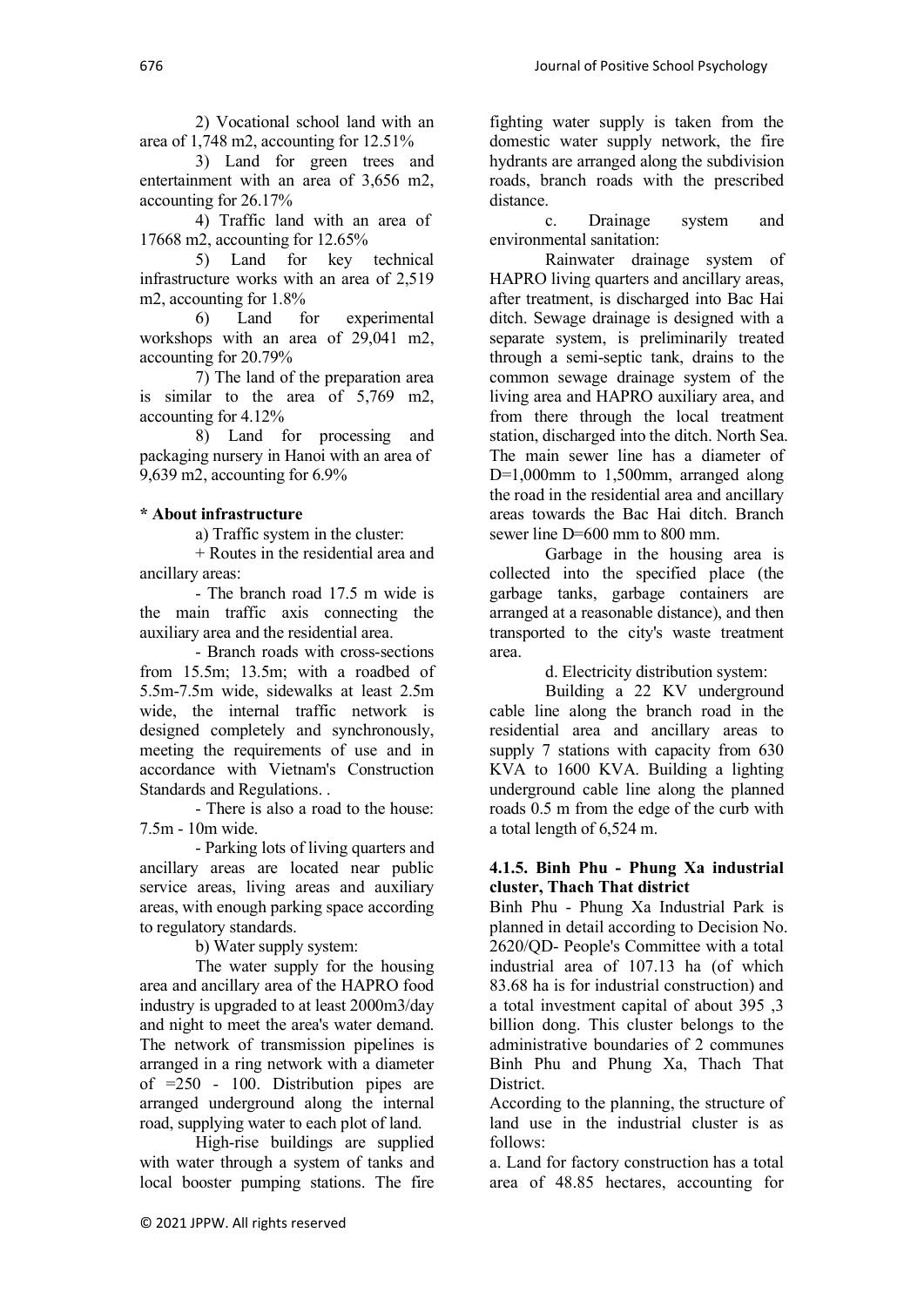58.38% of the planned industrial area. The expected arrangement of industry groups in this area is:

-The group of garment factories has an area ofabout 5.19 hectares, accounting for 10.62% of industrial production land

-The group of mechanical processing enterprises covers an area of about 2.3 hectares, accounting for 4.71%.

-Group of handicraft factories with an area of about 5.69 hectares, accounting for 11.65% of industrial production land

-The group of factories that assemble and manufacture electronic components, refrigeration... has an area of about 10 hectares, accounting for 20.47% of industrial production land.

- The group of automobile and motorcycle assembly factories has an area of about 16.24 hectares, accounting for 33.24%.

b. Service center land has an area of 2.01 ha, accounting for 2.4% of the planned area of the industrial cluster, in the area including the office of the Industrial Park Management Board, the headquarters of the security team, fire prevention and fighting, the post office, banks, customs, market management, cultural houses, restaurants, medical stations, short-term vocational training centers, job placement centers, product exhibition areas, sports fields sports…

c. Land for construction of workers' houses is about 3.61 ha, accounting for 4.31% of the planned area of the industrial cluster.

d. Land for key technical infrastructure works with a total area of 1.91 ha, accounting for 2.28% of the industrial zone planning area. Including water treatment area with an area of 0.37 ha; wastewater treatment zone 1 has an area of 0.74 ha; Wastewater treatment area II has an area of 0.8 ha

e. Green land – water surface has a total area of about 8.16 hectares, accounting for 9.74% of land for construction of industrial parks

f. Land for internal traffic is about 19.14 hectares, accounting for 22.87% of the total planned industrial area

Binh Phu - Phung Xa Industrial Park has planned technical infrastructure for:

+ Planning internal roads

+ Floor leveling planning

+ Drainage planning (rainwater drainage, wastewater drainage)

+ Waste collection planning (domestic waste, industrial waste)

+ Water supply planning (Water for production, serving fire fighting, watering plants)

+ Power supply planning (Electricity for production areas, daily-life lights, street lights)

+ Communication planning

+ Solutions to protect the environment

### **4.1.6. Some remarks drawn from the case study of infrastructure construction of industrial clusters in Hanoi**

The industrial clusters selected and presented in this thesis are randomly taken from the districts, each industrial cluster has its own characteristics, size and function are not the same but can be representative of the industrial clusters in Hanoi at present. now on.

1.CCN Nguyen Khe - Dong Anh District. This is a industrial cluster that has been built since 2000 and has been put into operation with the occupancy rate of 100% of industrial land. The city has continued to build and expand the industrial cluster with an area 4 times larger than the area of phase I. In phase II, the city implements the policy of investment socialization, organizes bidding to select investors. Investors will spend money to invest in infrastructure construction and lease it back to secondary investors after the infrastructure is completed.

2.Industrial cluster Hoang Mai- Hoang Mai District. This is a industrial cluster located in the inner city, built in 2000 and put into operation. The city is planning to convert this industrial complex from industrial production to service trade.

3.Industrial clusters are located in Hapro food industry zone. This is an industrial park with 03 industrial clusters with different functions such as a factory area, a residential area and an auxiliary area for the industrial cluster. This industrial park is designed quite synchronously, there is a link between production and business establishments in the cluster, and there is a design of housing areas to serve officials and employees in the cluster.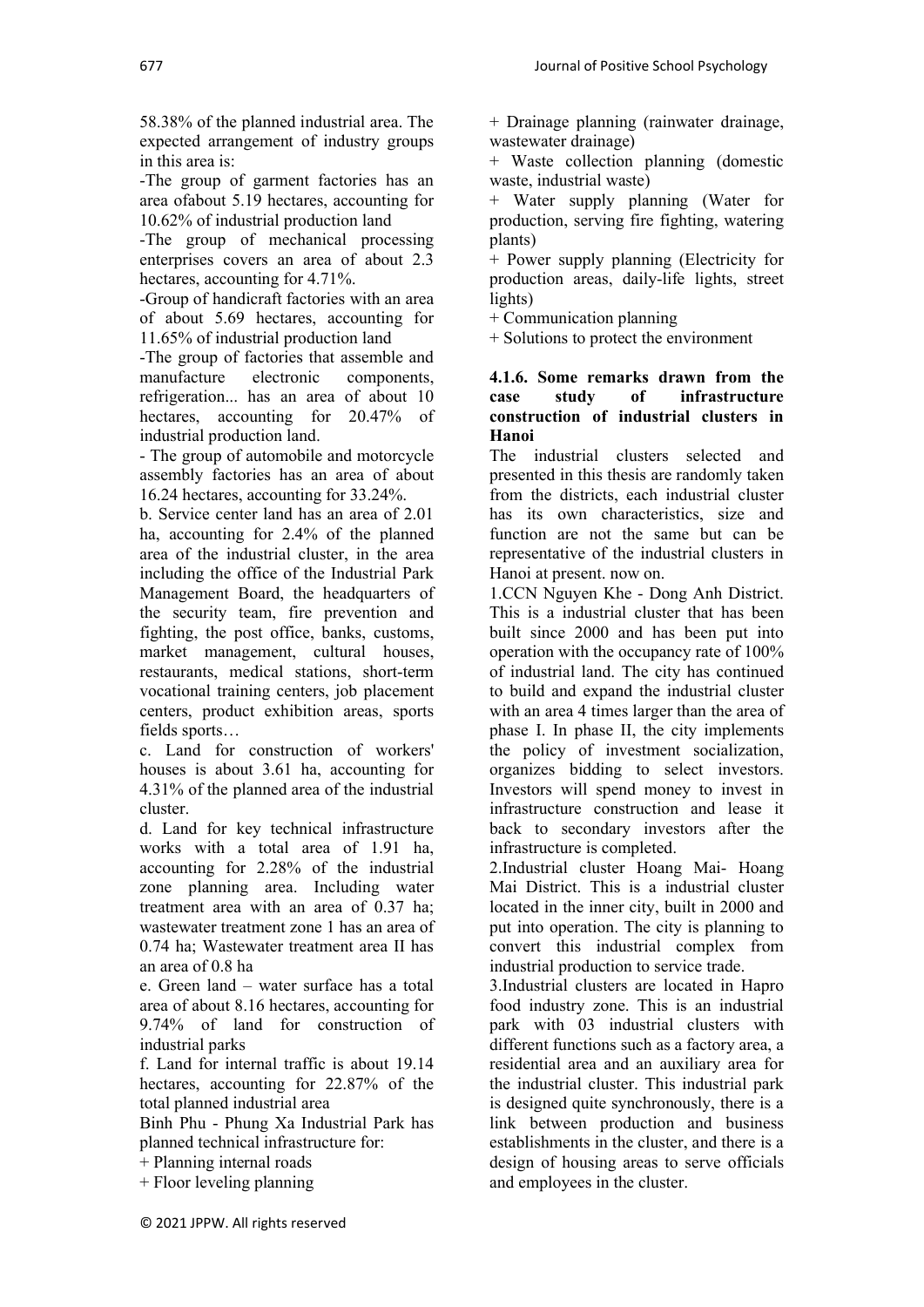4.Industrial cluster Binh Phu- Phung Xa, Thach That District. This is an industrial complex that is planned quite synchronously in terms of both technical and social infrastructure, even with area planning for specific groups of industries for businesses to invest in in the cluster.

Through the study of the above cases, the author has commented as follows:

- Industrial zones are multi-sectoral and are located in locations with many SMEs and near craft villages and road traffic hubs.

- The construction of the infrastructure of the industrial zones is carried out according to the planning. But the planning of some industrial zones has not yet met the requirements of industrial zones development, so it is necessary to convert the functions of the industrial zones or supplement the planning, for example: Vinh Tuy industrial cluster has changed from a production cluster to a production complex with services. Commerce; Nguyen Khe Industrial Park Phase I planned 18.5 hectares and phase II supplemented the planning with an area of about 77.5 hectares

- The industrial clusters have built infrastructure inside and outside the cluster to serve the production and business of the cluster. In general, the infrastructure is basically synchronous, there are land lots reserved for the construction of factories, internal traffic, trees, land for construction of the operator, housing for officials and employees... However, Most of these industrial clusters do not have a dedicated land for wastewater treatment…

-The quality of some industrial cluster infrastructure construction works is not up to the design quality

- The management model of infrastructure construction is not reasonable. Before the decision No. 105/2009/QD - TTg dated August 19, 2009, the promulgation of regulations on management of industrial zones, the construction of industrial infrastructure was assigned to the District/District Project Management Board. After the decision No. 105/2009/QD - TTg, there was a change in the management model of infrastructure construction, that is, the investor and the

construction and business of industrial infrastructure were assigned to enterprises with financial capacity and expertise. on infrastructure construction. For example: Industrial Park and Urban Infrastructure Investment Joint Stock Company No. 18 is the investor of Ninh Hiep industrial cluster; Hanoi South import-export and production service company is the investor of industrial cluster in Hapro food industrial park.

# **4.2. GENERAL ASSESSMENT OF THE STATUS OF**

**INFRASTRUCTURE CONSTRUCTION OF INDUSTRIAL Clusters IN HANOI**

### **4.2.1. Outcomes and advantages of building infrastructure**

Industrial development is a right policy of the State and of the City in order to accelerate the process of industrialization and modernization of agriculture and rural areas and contribute to the transformation of the economic structure and labor structure of the region. To speed up the process of building and developing industrial clusters in the region, it is indispensable to build infrastructure for clusters. Over the years, the construction of the infrastructure of industrial zones in Hanoi has had the following main results and advantages:

(1) Through many years of construction and development, up to now, the city has built a relatively synchronous technical infrastructure system, meeting the requirements for the development of industrial zones in particular and the development of industry and handicrafts of the province. City in general. Compared with other localities, Hanoi has good infrastructure in terms of traffic, electricity, water, post office... Besides, Hanoi has been invested heavily in infrastructure development, this is a good condition. to develop industrial clusters.

Through the survey at the production facilities in the Clusters, the majority of enterprises highly appreciated the improvement of the floor infrastructure in the current Clusters compared to before they produced in craft villages and production places. scattered, small. Table 2.16 General assessment of the level of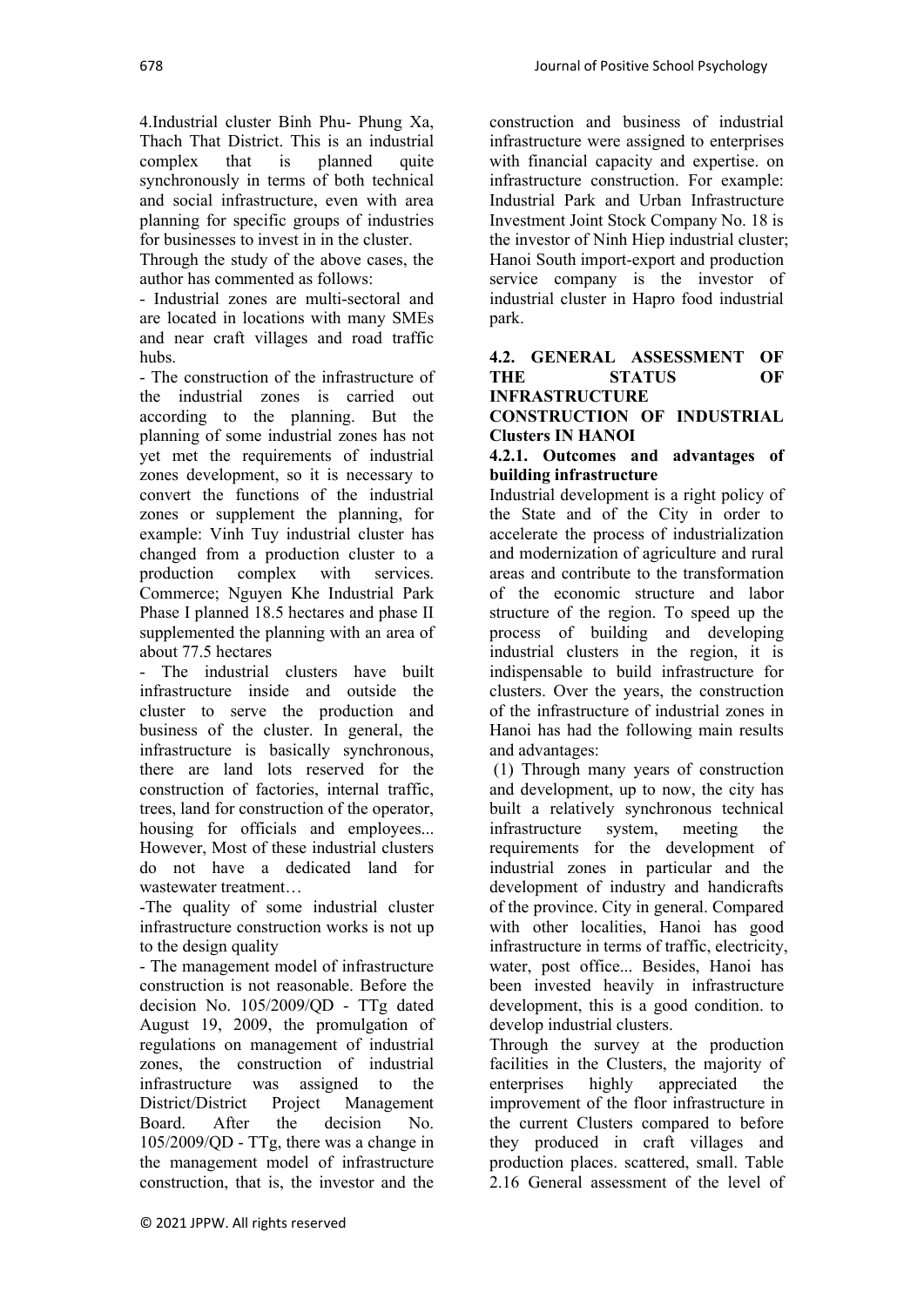infrastructure improvement of production and business establishments compared to

before moving into industrial zones will help us see this clearly

| $140002$ These settion of the term of influent acture improvement |                                       |            |           |        |               |  |  |  |
|-------------------------------------------------------------------|---------------------------------------|------------|-----------|--------|---------------|--|--|--|
| N <sub>o</sub>                                                    |                                       | Evaluation |           |        |               |  |  |  |
| $\cdot$                                                           | Criteria                              | Worse      | No change | Fairly | <b>Better</b> |  |  |  |
|                                                                   |                                       |            |           | good   |               |  |  |  |
|                                                                   | Power supply                          | 0          | 8%        | 31%    | 62%           |  |  |  |
| $\overline{2}$                                                    | Water supply                          | 0          | 23%       | 46%    | 23%           |  |  |  |
| 3                                                                 | Transportation of materials and goods | $\theta$   | 15%       | 54%    | 31%           |  |  |  |
| $\overline{4}$                                                    | Communications                        | 0          | 15%       | 23%    | 62%           |  |  |  |
| 5                                                                 | Technology applicability              | $\theta$   | 31%       | 54%    | 15%           |  |  |  |
| 6                                                                 | Waste treatment                       |            | 15%       | 62%    | 23%           |  |  |  |
|                                                                   | Drainage                              | 0          | 8%        | 62%    | 23%           |  |  |  |
| 8                                                                 | Protection, Security                  |            | 8%        | 62%    | 31%           |  |  |  |
| 9                                                                 | General hygiene                       | 0          | 15%       | 31%    | 54%           |  |  |  |
| 11                                                                | Additional services                   |            | 15%       | 77%    | 8%            |  |  |  |

Table 2- Assessment of the level of infrastructure improvement

### *Source: Author's survey*

(2) The city attaches great importance to investment and planning. The city soon has a plan, orientation, plan and determination to rapidly develop the industry in order to transform the economic structure in the direction of industrialization and modernization. The city has identified industrial development and industrial infrastructure development as an important task in the socio-economic development strategy and plan, industrial development as well as rural development. The planning and construction of industrial zones has created excitement and confidence of production households and businesses in Hanoi's economic development policy. The biggest difficulty is that the production space is gradually solved with the active support of local authorities. Production households have actively invested in developing industries and expanding production scale.

(3) The occupancy rate of industrial land area of industrial clusters in Hanoi is higher than this rate of industrial clusters in the whole country. In 2010, the average occupancy rate of industrial land in the country was 26.4%, while that of Hanoi was 34.69%.

(4) The development of industrial zones and the construction of industrial infrastructure in Hanoi have been considered and gradually resolved in coordination and association with the development of high-tech parks, industrial parks, and craft villages. of Hanoi. As we

all know industrial cluster and IP are both territorial forms of production organization, they have a very close relationship with each other in terms of: purpose, content and management. The city not only has a sense of combination, but in fact has put the development of industrial zones and industrial zones in the same planning, for example: Master plan for development of zones and industrial zones in Hanoi until 2020, vision to year 2030

(5) Combine the development of industrial clusters and industrial infrastructures with the new rural construction program. The overall goal of the new rural construction program is to "build a new countryside with a step-by-step modern modern socioeconomic infrastructure; rational economic structure and production organization forms; attach agriculture with rapid development of industry and services; linking rural development with urban planning according to planning; stable and democratic rural society rich in cultural and ethnic identities, protected ecological environment, safe Security and order are maintained; the people's material and spiritual life is increasingly improved". In fact, the construction and development of industrial infrastructure in Hanoi has effectively implemented a number of objectives of the new rural development program in the suburbs of Hanoi.

(6) There has been a certain improvement in the decentralization of investment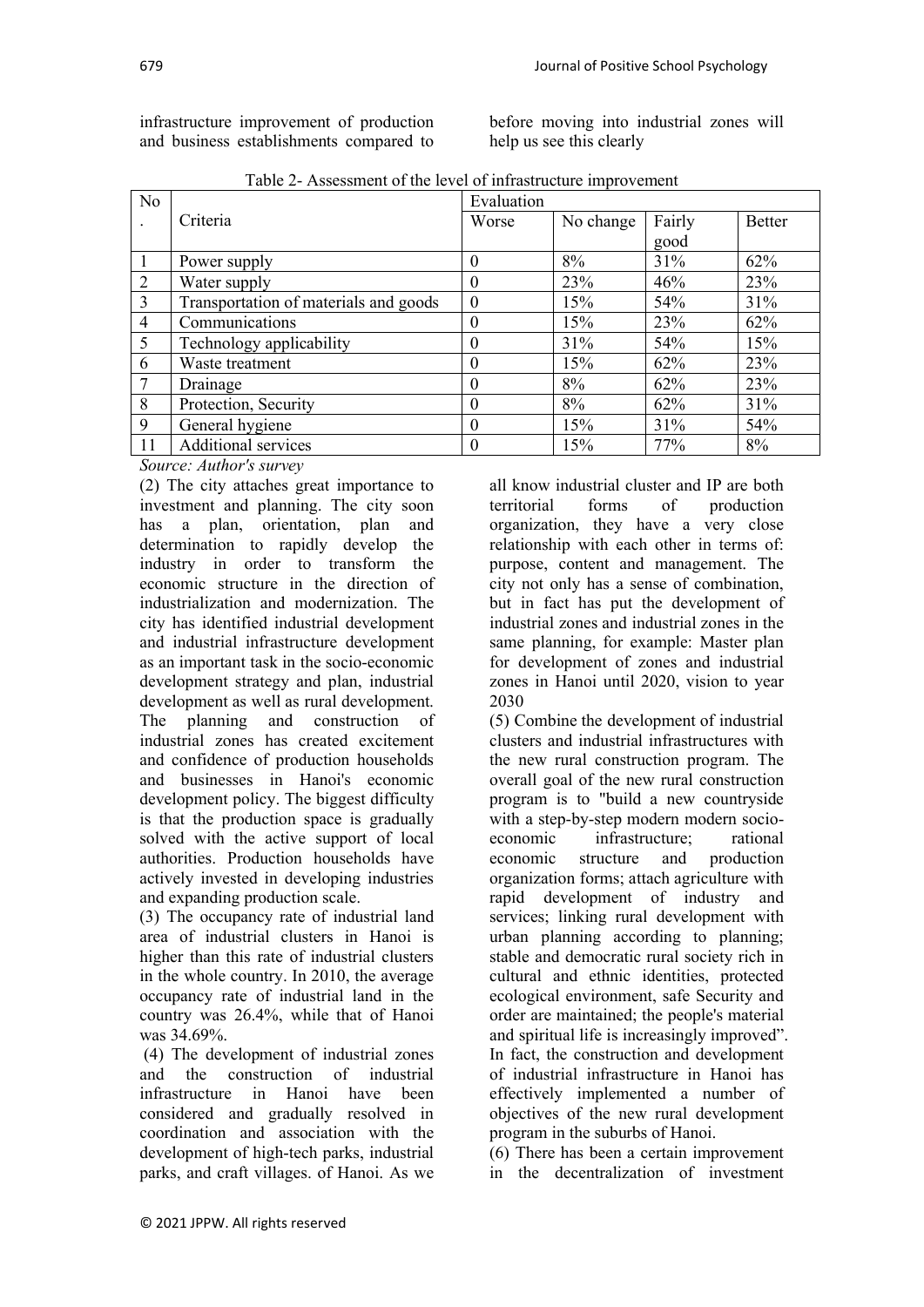management; in the selection of a management model for the construction of<br>industrial infrastructure and in infrastructure and in construction administrative procedures. This has created favorable conditions for the implementation of the master plan on industrial development and infrastructure construction.The above management model has clearly defined the functions and tasks of State management and management of establishments; management of the investor in the construction and business of industrial cluster infrastructure; The management of the construction organization, the management of the industrial enterprise, the specific functions and tasks of the State and the above organizations are:

The Department of Industry and Trade assumes the prime responsibility for proposing and organizing the implementation of mechanisms, policies and regulations related to the construction and development of industrial zones; Approving the management charter; Organizing the selection of investors to build and trade industrial cluster technical infrastructure; Carry out inspection, supervision, assessment and report on the operation of industrial clusters in the city.

The Department of Planning and Investment shall assume the prime responsibility for, and coordinate with the Department of Industry and Trade in, organizing the reception and registration of investment in industrial parks; Carrying out the appraisal of the results of selection of investment in construction and business of industrial cluster infrastructure.

The Department of Finance shall assume the prime responsibility for organizing the appraisal and approval of the cost of using public services and utilities of the industrial cluster; To assume the prime responsibility for determining investment rates for infrastructure of industrial zones using state budget capital; Determination of land rent and land use levy in industrial clusters.

The Department of Planning and Architecture shall assume the prime responsibility for, and guide the order and procedures for formulating, appraising and approving detailed planning of industrial clusters.

The Department of Construction performs the state management of construction for shared technical infrastructure works and production and business construction works in industrial zones.

The Department of Natural Resources and Environment shall guide the order and procedures for land recovery, land allocation, land lease, and grant of land use right certificates; State management of the environment in industrial zones.

District-level People's Committees direct and perform the function of State management in administrative and territorial matters for industrial parks; Coordinating with the City's State management agencies in performing the specialized State management function for industrial parks in the locality; Organize the development of dossiers on establishment and expansion of industrial clusters and submit them to competent authorities for approval; Directing the implementation of construction and development of industrial zones in the locality; Organizing the selection of the investor of the forestry industry; Approving the Charter on management, costs of using public services and utilities of the public sector; Directing activities of industrial cluster Management Board, industrial cluster development center; Directing specialized agencies directly under the People's Committee of communes in coordinating the implementation of land acquisition, site clearance, resettlement, construction and development of industrial zones; Coordinate with the Department of Industry and Trade to participate in the development of industrial zones development planning in the area.

Investors in construction and business of technical infrastructure of industrial cluster have responsibilities and obligations: To implement investment projects on construction of technical<br>infrastructure of industrial cluster infrastructure of industrial cluster according to the contents of the granted investment license; Organize the maintenance and repair of technical infrastructure works in the industrial cluster to ensure normal, continuous and correct operation throughout the operation period; To perform obligations according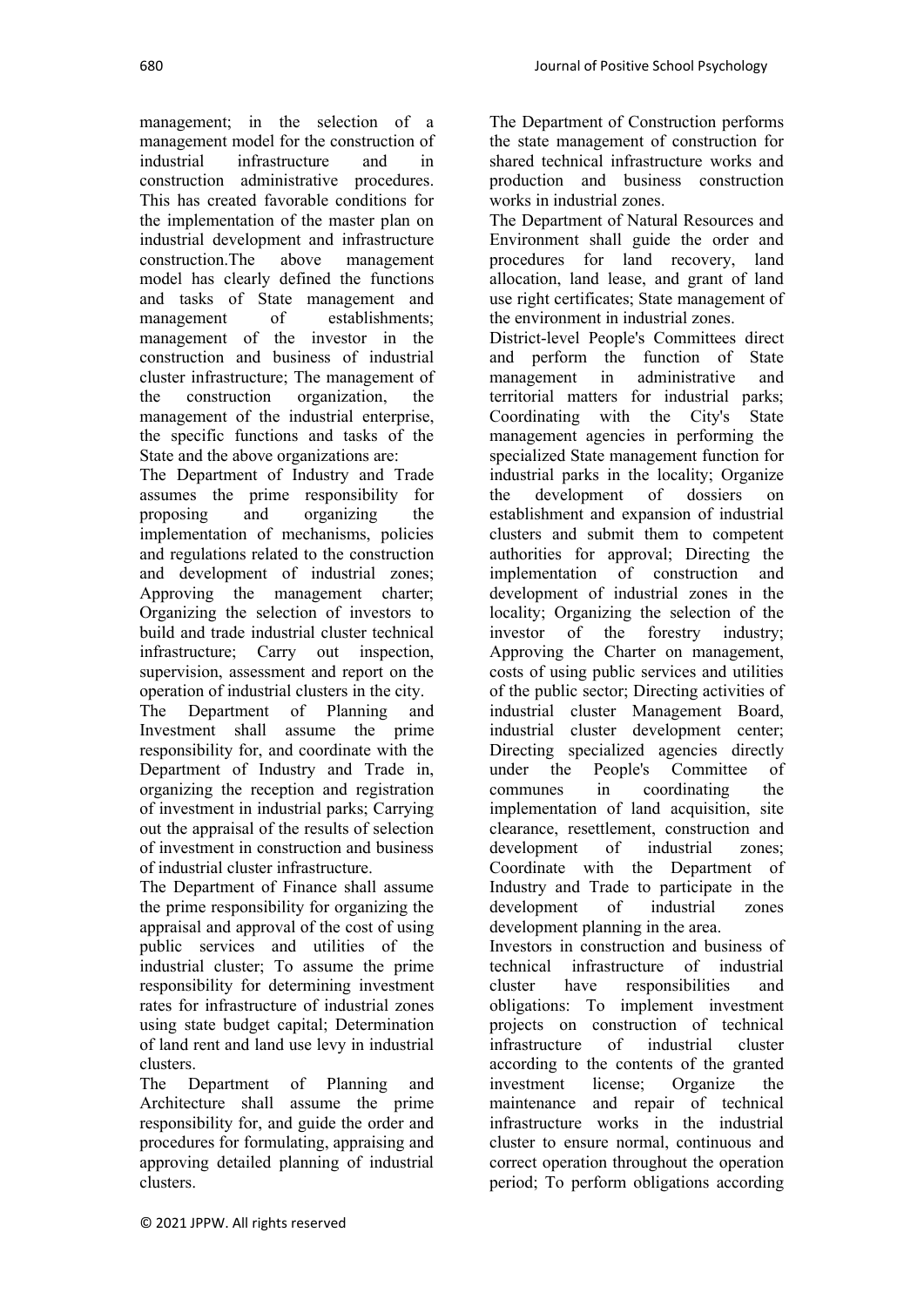to the provisions of the law on finance, accounting, auditing, statistics, insurance, labor, regulations on labor safety, fire prevention and fighting, industrial hygiene and protection. environment; Coordinating and creating favorable conditions for State agencies to perform specialized State management functions for industrial parks; Creating favorable conditions for enterprises to implement production and business investment projects in industrial zones; Implement periodical reporting regime to the Department of Industry and Trade, District People's Committee and other State management agencies in accordance with the law.

(7) To promote the role of the State in the construction and development of general industrial infrastructure.

### **5. Discussion and Conclusion**

Industrial development and industrial infrastructure construction is a new policy in industrial development. In practice, many complex problems arise, but in general, the City has made great efforts in promoting the role of state management. mainly in the following aspects: i) Having a policy to preserve land fund for industrial development and industrial infrastructure construction; ii) Take the initiative in formulating and approving the industrial cluster development planning and the detailed planning on construction of the industrial park; iii) Completing the industrial infrastructure management system and industrial infrastructure construction model; iv) Spending the City budget for the construction of infrastructure outside the fence, supporting part of the funding for the construction of infrastructure within the fence; v) Having a policy to select investors and organize the construction of infrastructure works.

Thanks to the above achievements and advantages, the development of industrial infrastructure has made a positive and practical contribution to the development of industrial zones in particular and the city's industry - handicrafts in general.

Based on above approaches, teachers can use English as foreign language to teach students in social sciences and economic major.

Case Study is a method of studying reallife situations and events in which we can apply what we have learned to learn, analyze, and dissect problems, in order to help us learn and work. adding efficiency. Last but not least, teachers encourage students to use English in discussing economic case as above. As Students' English level and background are not the same evenly, so, with weak classes, teachers have to spend a lot time to teach grammar and vocabulary.

Practice economic thinking skills: Economic thinking is often trained through analyzing charts, identifying problems, linking practices and providing solutions from practice or grounded<br>calculations. To practice this skill. To practice this skill, students should invest time doing exercises, this will help not create a feeling of surprise when taking the test. English as a medium of instruction (EMI) is a strategy adopted in many universities where English is a foreign language. This view originated in European countries such as Sweden, Finland, and New Zealand in the early 2000s, then spread to Asian countries such as Singapore, Hong Kong, China, and Japan. Currently, more than 20 universities in Vietnam apply EMI in many different fields and disciplines. During this process, Vietnamese lecturers and students faced many challenges related to language ability, teaching methods, learning materials and

### **Research limitation**

Authors need to make analysis for other legal case studies as well as for other markets.

### **Acknowledgement**

Thank you editors, friends and brothers to assist this publishing.

### **References**

equipment.

[1] Bezmelnitsin et al. (2018). Optimization of Strategic Management by Development of High-Tech Business Based on the Platform of the Industrial Cluster, World of Economic and Management, 3.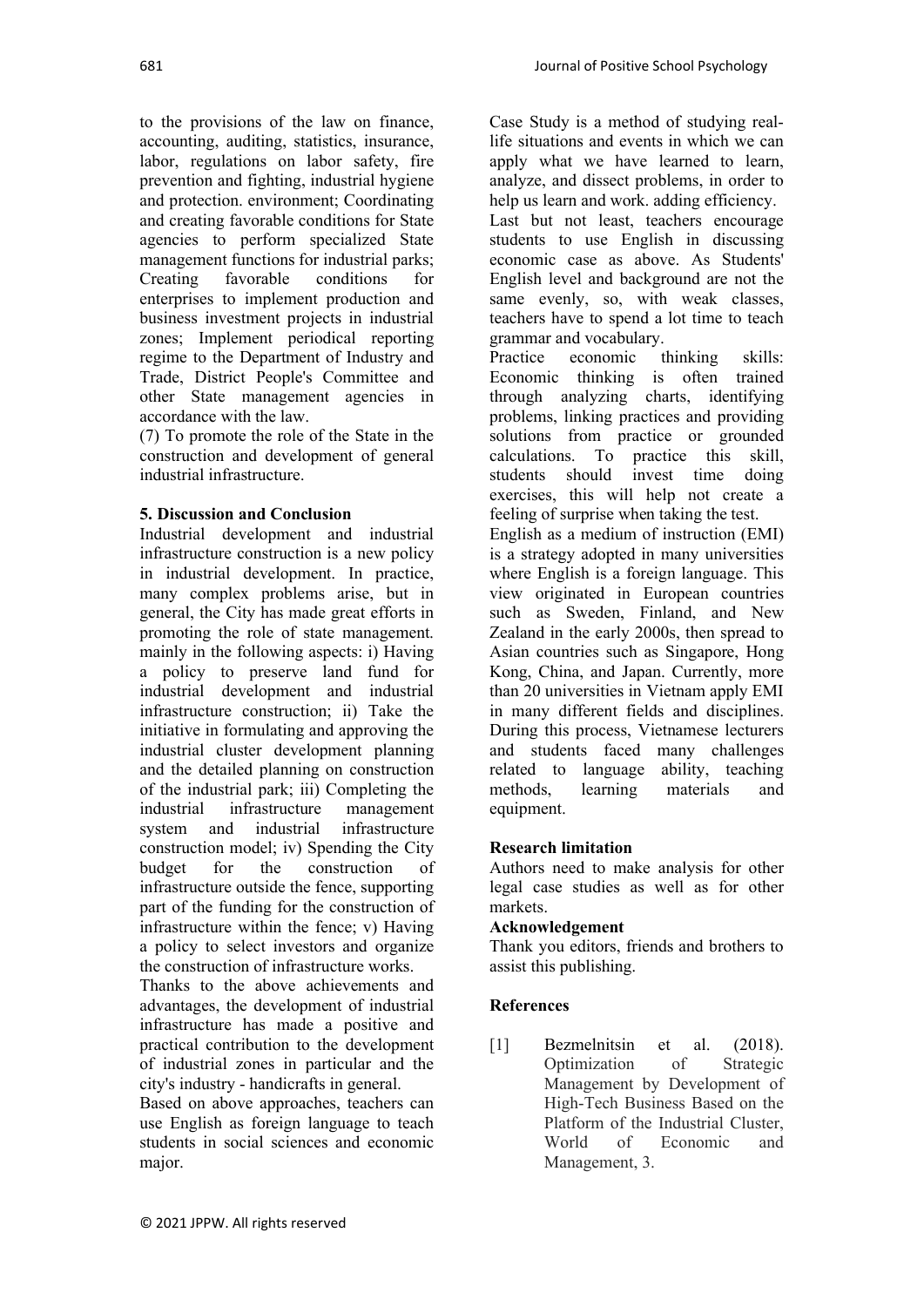- [2] Chen et al. (2020). Industrial Clusters as Drivers of Sustainable Regional Economic Development? An Analysis of an Automotive Cluster from the Perspective of Firms' Role, *Sustainability* 2020, *12*(7), 2848; [https://doi.org/10.3390/su12](https://doi.org/10.3390/su12072848) [072848](https://doi.org/10.3390/su12072848)
- [3] Cocca, P., Marciano, F., & Alberti, M. (2016). Video surveillance systems to enhance occupational safety: A case study, [Safety Science](https://www.researchgate.net/journal/Safety-Science-0925-7535) 84:140-148. DOI[:10.1016/j.ssci.2015.12.005](http://dx.doi.org/10.1016/j.ssci.2015.12.005)
- [4] Caves, R., & Porter, M. E. (1977). From Entry Barriers to Mobility Barriers: Conjectured Decisions and Contrived Deterrence to New Competition. Quarterly Journal of Economics, 91, 241-267.
- [5] D Thi Ngu, DT Huong, DTN Huy, PT Thanh, ES Dongul. (2021). [Language teaching application to](https://scholar.google.com.vn/citations?view_op=view_citation&hl=vi&user=jlPeV7cAAAAJ&cstart=20&pagesize=80&citation_for_view=jlPeV7cAAAAJ:uDGL6kOW6j0C)  [English students at master's grade](https://scholar.google.com.vn/citations?view_op=view_citation&hl=vi&user=jlPeV7cAAAAJ&cstart=20&pagesize=80&citation_for_view=jlPeV7cAAAAJ:uDGL6kOW6j0C)  [levels on history and](https://scholar.google.com.vn/citations?view_op=view_citation&hl=vi&user=jlPeV7cAAAAJ&cstart=20&pagesize=80&citation_for_view=jlPeV7cAAAAJ:uDGL6kOW6j0C)  [macroeconomic-banking](https://scholar.google.com.vn/citations?view_op=view_citation&hl=vi&user=jlPeV7cAAAAJ&cstart=20&pagesize=80&citation_for_view=jlPeV7cAAAAJ:uDGL6kOW6j0C)  [management courses in](https://scholar.google.com.vn/citations?view_op=view_citation&hl=vi&user=jlPeV7cAAAAJ&cstart=20&pagesize=80&citation_for_view=jlPeV7cAAAAJ:uDGL6kOW6j0C)  [universities and colleges,](https://scholar.google.com.vn/citations?view_op=view_citation&hl=vi&user=jlPeV7cAAAAJ&cstart=20&pagesize=80&citation_for_view=jlPeV7cAAAAJ:uDGL6kOW6j0C) Journal of Language and Linguistic Studies 17 (3), 1457-1468
- [6] Do Thu Huong, Dinh Tran Ngoc Huy, Nguyen Thi Hang ,Pham Thi Huyen Trang ,DuongThi Ngu. (2021). Discussion on Case Teaching Method in a Risk Management CaseStudy with Econometric Model at Vietnam Listed Banks – Issues Of EconomicEducation for Students, REview of International Geographical Education, 11(5).
- [7] Dat, P.M., Mau, N.D., Loan, B.T.T., & Huy, D.T.N. (2020). Comparative China Corproate Goevrnance Standards After Financial Crisis, Corporate Scandals and Manipulation, [Journal of Security and](https://www.researchgate.net/journal/Journal-of-Security-and-Sustainability-Issues-2029-7025)  [Sustainability Issues,](https://www.researchgate.net/journal/Journal-of-Security-and-Sustainability-Issues-2029-7025) 9(3). DOI[:10.9770/jssi.2020.9.3\(18\)](http://dx.doi.org/10.9770/jssi.2020.9.3(18))
- [8] DTN Huy. (2015). [THE](https://scholar.google.com.vn/citations?view_op=view_citation&hl=vi&user=jlPeV7cAAAAJ&alert_preview_top_rm=2&citation_for_view=jlPeV7cAAAAJ:QIV2ME_5wuYC)  [CRITICAL ANALYSIS OF](https://scholar.google.com.vn/citations?view_op=view_citation&hl=vi&user=jlPeV7cAAAAJ&alert_preview_top_rm=2&citation_for_view=jlPeV7cAAAAJ:QIV2ME_5wuYC)  [LIMITED SOUTH ASIAN](https://scholar.google.com.vn/citations?view_op=view_citation&hl=vi&user=jlPeV7cAAAAJ&alert_preview_top_rm=2&citation_for_view=jlPeV7cAAAAJ:QIV2ME_5wuYC)  [CORPORATE GOVERNANCE](https://scholar.google.com.vn/citations?view_op=view_citation&hl=vi&user=jlPeV7cAAAAJ&alert_preview_top_rm=2&citation_for_view=jlPeV7cAAAAJ:QIV2ME_5wuYC)

[STANDARDS AFTER](https://scholar.google.com.vn/citations?view_op=view_citation&hl=vi&user=jlPeV7cAAAAJ&alert_preview_top_rm=2&citation_for_view=jlPeV7cAAAAJ:QIV2ME_5wuYC)  [FINANCIAL](https://scholar.google.com.vn/citations?view_op=view_citation&hl=vi&user=jlPeV7cAAAAJ&alert_preview_top_rm=2&citation_for_view=jlPeV7cAAAAJ:QIV2ME_5wuYC)  [CRISIS,I](https://scholar.google.com.vn/citations?view_op=view_citation&hl=vi&user=jlPeV7cAAAAJ&alert_preview_top_rm=2&citation_for_view=jlPeV7cAAAAJ:QIV2ME_5wuYC)nternational Journal for

Quality Research 9 (4) [9] DT Tinh, NT Thuy, DT Ngoc Huy.

- (2021). [Doing Business Research](https://scholar.google.com.vn/citations?view_op=view_citation&hl=vi&user=jlPeV7cAAAAJ&alert_preview_top_rm=2&citation_for_view=jlPeV7cAAAAJ:0KyAp5RtaNEC)  [and Teaching Methodology for](https://scholar.google.com.vn/citations?view_op=view_citation&hl=vi&user=jlPeV7cAAAAJ&alert_preview_top_rm=2&citation_for_view=jlPeV7cAAAAJ:0KyAp5RtaNEC)  [Undergraduate, Postgraduate and](https://scholar.google.com.vn/citations?view_op=view_citation&hl=vi&user=jlPeV7cAAAAJ&alert_preview_top_rm=2&citation_for_view=jlPeV7cAAAAJ:0KyAp5RtaNEC)  [Doctoral Students-Case in Various](https://scholar.google.com.vn/citations?view_op=view_citation&hl=vi&user=jlPeV7cAAAAJ&alert_preview_top_rm=2&citation_for_view=jlPeV7cAAAAJ:0KyAp5RtaNEC)  Including Elementary education Online 20 (1)
- [10] Hallencreutz, D., & Lundequist, P. (2003). Spatial Clustering and the Potential for Policy Practice: Experiences from Cluster-building Processes in Sweden. European Planning Studies, 11(5), 533-547.
- [11] Huy, D.T.N., & Hien, D.T.N. (2010).The backbone of European corporate governance standards after financial crisis, corporate scandals and manipulation, Economic and Business Review, 12(4).
- [12] HOANG, N.T. et al. (2021). Determining factors for educating students for choosing to work for foreign units: Absence of selfefficacy , Journal for teachers, educators and trainers, 2021, 12 (2), p. 11-19. Available at[:https://jett.labosfor.com/index.p](https://jett.labosfor.com/index.php/jett/article/view/531) [hp/jett/article/view/531.](https://jett.labosfor.com/index.php/jett/article/view/531) Access: July 28, 2021.
- [13] Hang, T.T.B., Nhung, D.T.H., Nhung, D.H., Huy, D.T.N., Hung, N.M., & Dat, P.M. (2020). Where Beta is Going - Case of Vietnam Hotel, Airlines and Tourism Company Groups After The Low Inflation Period, Entrepreneurship and Sustainability Issues, 7(3).http://doi.org/10.9770/jesi.20 20.7.3(55)
- [14] Hang, N.T., Tinh, D.T., Huy, D.T.N., & amp; Nhung, P.T.H. (2021). Educating and traininglabor force Under Covid 19; Impacts to Meet Market Demand in Vietnam duringGlobalization and Integration Era, Journal for Educators, Teachers and Trainers, 12(1): 179-184.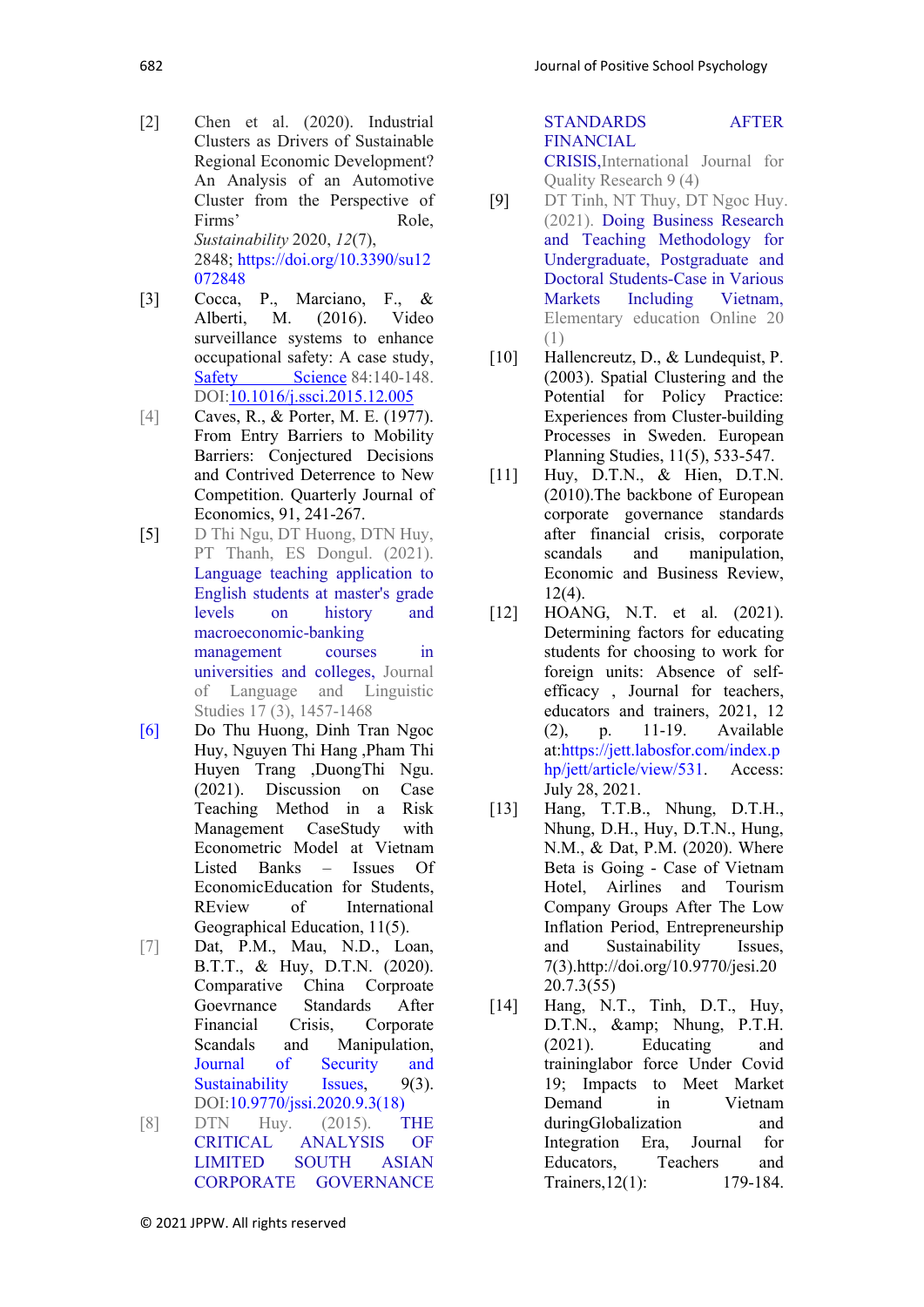DOI: 10.47750/jett.2021.12.01.02 3

- [15] Hai, N.T et al. (2021). EDUCATIONAL PERSPECTIVES ON DIFFERENCES BETWEEN MANAGEMENT CASE STUDY AND ECONOMIC & FINANCE CASE STUDY TEACHING IN UNIVERSITIES, Design engineering, Issue 7
- [16] Huong, L.T.T., Huong, D.T., Huy, D.T.N., &Thuy, N.T. (2021). Education for studentsto enhance research skills and meet demand from workplace-case in vietnam ,Elementary education online, 20(4).
- [17] Hanh, H.T., Huy, D.T.N., & Dat, P.M. (2020). [Utilization of Energy](https://qlkh.hvtc.edu.vn/Portals/0/files/63738971801921861110242-24817-1-PB.pdf)  [Sources, Financial Stability and](https://qlkh.hvtc.edu.vn/Portals/0/files/63738971801921861110242-24817-1-PB.pdf)  [Prosperity in the Economy of](https://qlkh.hvtc.edu.vn/Portals/0/files/63738971801921861110242-24817-1-PB.pdf)  [Indonesia,](https://qlkh.hvtc.edu.vn/Portals/0/files/63738971801921861110242-24817-1-PB.pdf) International Journal of Energy Economics and Policy,  $10(5)$ .
- [18] Huy, D.T.N. (2015). The Critical Analysis of Limited South Asian Corporate Governance Standards AfterFinancial Crisis, *International Journal for Quality Research*, 9(4): 741-764.
- [19] Dinh Tran Ngoc Huy, Nguyen Thi Phuong Thanh, Trung-Hieu Le, Nguyen Thuy Dung, Hoang Van Thuc, Sylwia Gwoździewicz. (2021). [Digital Transformation,](http://www.thedesignengineering.com/index.php/DE/article/view/2015)  [IoTs and AI Applications in](http://www.thedesignengineering.com/index.php/DE/article/view/2015)  [Electric and Electrical Engineering](http://www.thedesignengineering.com/index.php/DE/article/view/2015)  [Sector in Vietnam in Industry 4.0–](http://www.thedesignengineering.com/index.php/DE/article/view/2015) [And Cyber Zecurity Risk](http://www.thedesignengineering.com/index.php/DE/article/view/2015)  [Solutions,](http://www.thedesignengineering.com/index.php/DE/article/view/2015) Design engineering, 6, 589-601.
- [20] Huy, D.T.N., & Thuy, N.T. (2021). [Education for students to](http://search.ebscohost.com/login.aspx?direct=true&profile=ehost&scope=site&authtype=crawler&jrnl=13053515&AN=150156419&h=iuyfSigoUHjNyUmf7Z+RSYfMRy0GBo6ZAoe+Lp1SiBqllUsc5MiDzM/R0VyVnyAZnXhYmdIav9ADgobnxt0XyA==&crl=c) [enhance research skills and meet](http://search.ebscohost.com/login.aspx?direct=true&profile=ehost&scope=site&authtype=crawler&jrnl=13053515&AN=150156419&h=iuyfSigoUHjNyUmf7Z+RSYfMRy0GBo6ZAoe+Lp1SiBqllUsc5MiDzM/R0VyVnyAZnXhYmdIav9ADgobnxt0XyA==&crl=c)  [demand from workplace-case in](http://search.ebscohost.com/login.aspx?direct=true&profile=ehost&scope=site&authtype=crawler&jrnl=13053515&AN=150156419&h=iuyfSigoUHjNyUmf7Z+RSYfMRy0GBo6ZAoe+Lp1SiBqllUsc5MiDzM/R0VyVnyAZnXhYmdIav9ADgobnxt0XyA==&crl=c)  [vietnam,](http://search.ebscohost.com/login.aspx?direct=true&profile=ehost&scope=site&authtype=crawler&jrnl=13053515&AN=150156419&h=iuyfSigoUHjNyUmf7Z+RSYfMRy0GBo6ZAoe+Lp1SiBqllUsc5MiDzM/R0VyVnyAZnXhYmdIav9ADgobnxt0XyA==&crl=c) Elementary education online, 20(4).
- [21] Huy, D.T.N., & Hien, D.T.N. (2010). [The backbone of European](http://ojs.ebrjournal.net/ojs/index.php/ebr/article/view/101)  [corporate governance standards](http://ojs.ebrjournal.net/ojs/index.php/ebr/article/view/101)  [after financial crisis, corporate](http://ojs.ebrjournal.net/ojs/index.php/ebr/article/view/101)  [scandals and manipulation,](http://ojs.ebrjournal.net/ojs/index.php/ebr/article/view/101) *Economic and business review*, 12(4).
- [22] Hong Van Pham, Huynh Xuan Nguyen, Dinh Tran Ngoc Huy. (2020). [Impact of Corporate](https://core.ac.uk/download/pdf/328146459.pdf)  [Entrepreneurship and](https://core.ac.uk/download/pdf/328146459.pdf)  [Organizational Culture on](https://core.ac.uk/download/pdf/328146459.pdf)  [Business Performance: The Role](https://core.ac.uk/download/pdf/328146459.pdf)  [of Supply Chain Management,](https://core.ac.uk/download/pdf/328146459.pdf) International Journal of supply Chain Management, (93).
- [23] Hoang, N.T., & Huy, D.T.N. (2021). [Cost-benefit Analysis of](http://revistageintec.net/index.php/revista/article/view/2016)  [FDI: FDI Barriers and Firm](http://revistageintec.net/index.php/revista/article/view/2016)  [Internal Capabilities,](http://revistageintec.net/index.php/revista/article/view/2016) Revista Geintec-Gestao Inovacao E Tecnologias, 11(3), 1371-1381.
- [24] Hoang Thanh Hanh, Bui Minh Chuyen, Dinh Tran Ngoc Huy, Nguyen Thi Thanh Phuong, Hoang Thi Lan Phuong, Le Ngoc Nuong. (2020). Challenges and Opportunities from Impacts of FDI and Income on Environment Pollution : Roles of Financial Accounitng Transparency in FDI Firms, Journal of Security & Sustainability Issues, 10(2).
- [25] Hoang Van Thuc, Doan Thi Thanh Thao, Nguyen Ngoc Thach, Dinh Tran Ngoc Huy, Nguyen Thi Phuong Thanh. (2020). [Desining](http://psychologyandeducation.net/pae/index.php/pae/article/view/999)  [Data Transmission System With](http://psychologyandeducation.net/pae/index.php/pae/article/view/999)  [Infrared Rays,](http://psychologyandeducation.net/pae/index.php/pae/article/view/999) Psychology and education, 57(8), 658-663.
- [26] Kaliba, A.R. (2014). Industry Cluster Analyses for Capital Region Planning and Development District and the North Delta Regional Planning & Development District, Louisiana, USA. Retrieved from: https://www.researchgate.net/publi cation/297759080\_Industry\_Clust er\_Analyses\_for\_Capital\_Region\_ Planning and Development Distr ict and the North Delta Regiona l\_Planning\_Development\_District \_Louisiana\_USA
- [27] Kulpina et al. (2020). Economy Clustering as Efficiency Increase for Resource Usage in Key Areas of Sustainable Social and Economic Development in Kuzbass, E3S Web of Conferences 174, 04060 (2020).